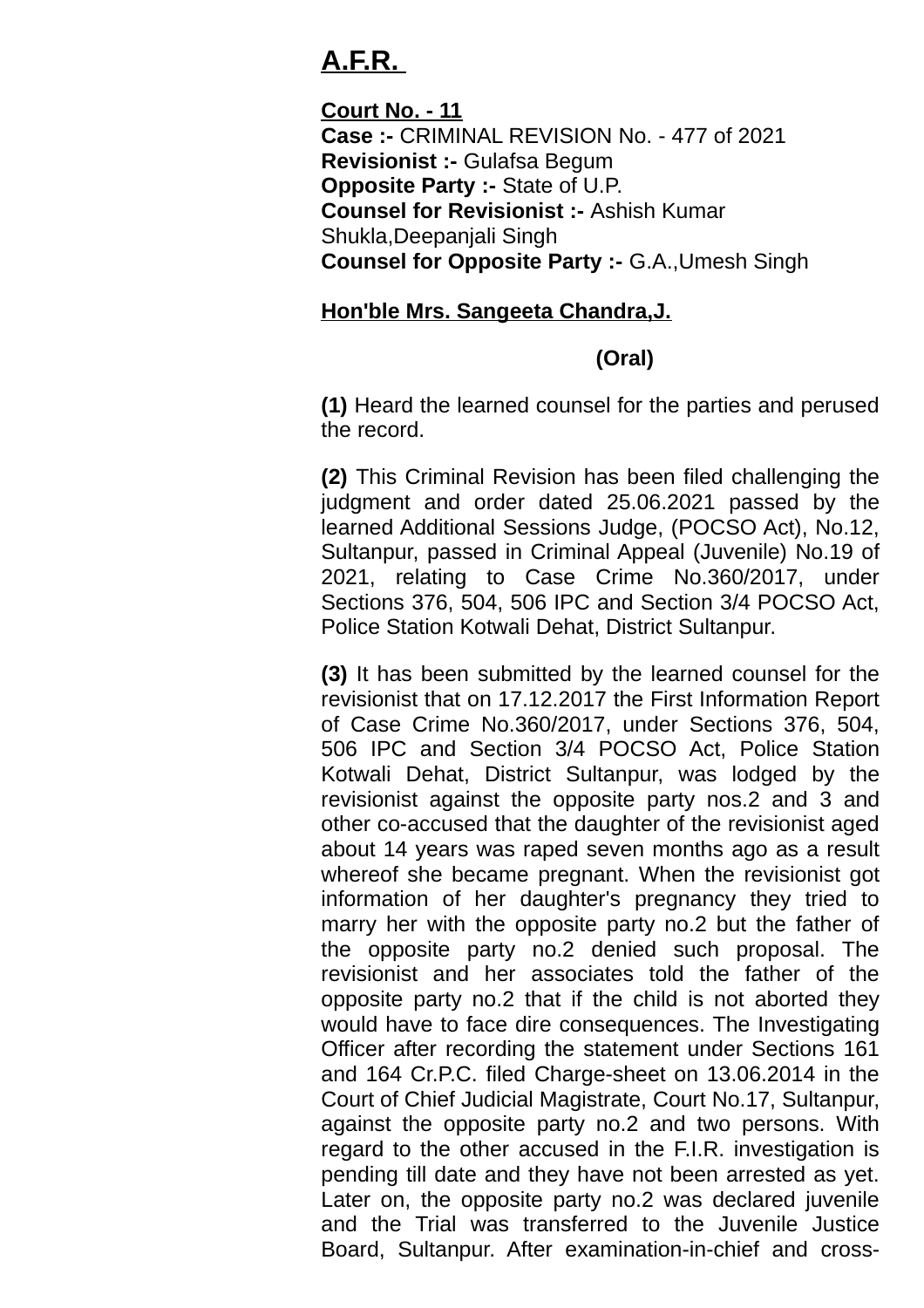examination of prosecution witness as PW-1 i.e. the revisionist and PW-2 i.e. the victim her daughter, a date was fixed for examination of other prosecution witnesses.

**(4)** The opposite party no.2 filed an application for conducting DNA Test of the PW-2. Objections were filed by the counsel for the revisionist. On 25.03.2021 learned Juvenile Justice Board after considering the entire facts and circumstances and evidence available on record rejected the application for DNA Test. Against the order the dated 25.03.2021, the opposite party no.2 filed a Criminal Appeal in the court of Additional Sessions Judge, Court No.12, Sultanpur, which was registered as Criminal Appeal (Juvenile) No.19/2021 (**Shameem @ Bugul Vs. State of U.P.**). During the pendency of such Appeal, the opposite party no.2 filed an application for arrange/impleading the revisionist as opposite party no.2.The Appellate Court without deciding the application for impleadment of the revisionist decided the Appeal finally and passed impugned order on 25.06.2021. In the order dated 25.06.2021 the learned Appellate Court has ignored the provisions of Article 14--21 of the Constitution of India, the Juvenile Justice Board in its order dated 25.03.2021 had observed that the application for examination of child of the prosecution witness moved by the opposite party no.2 can only be moved at the stage when defence witnesses were being examined under Section 313 Cr.P.C. It held that sending the victim child for DNA Test would further delay the Trial which under the provisions of Statute should be concluded as expeditiously as possible.

**(5)** It has been submitted by the learned counsel for the revisionist that the revisionist and her daughter, the victim had never given any consent for DNA Test which is extremely necessary in such cases. Only because the learned Appellate Court observed that the DNA Test will determine the paternity of the child and would clarify the issue. Such DNA Test cannot be performed without consent of the prosecutrix. The issue involved in the prosecution of the opposite party no.2 was not whether her child was son of the accused. The issue was whether the prosecutrix was raped by the opposite party no.2 which cannot be decided only by determining the paternity of the child who was born much later. As a consequence, learned Appellate Court has erred in recording a finding that conducting of DNA Test will not be performed without the consent of the parties.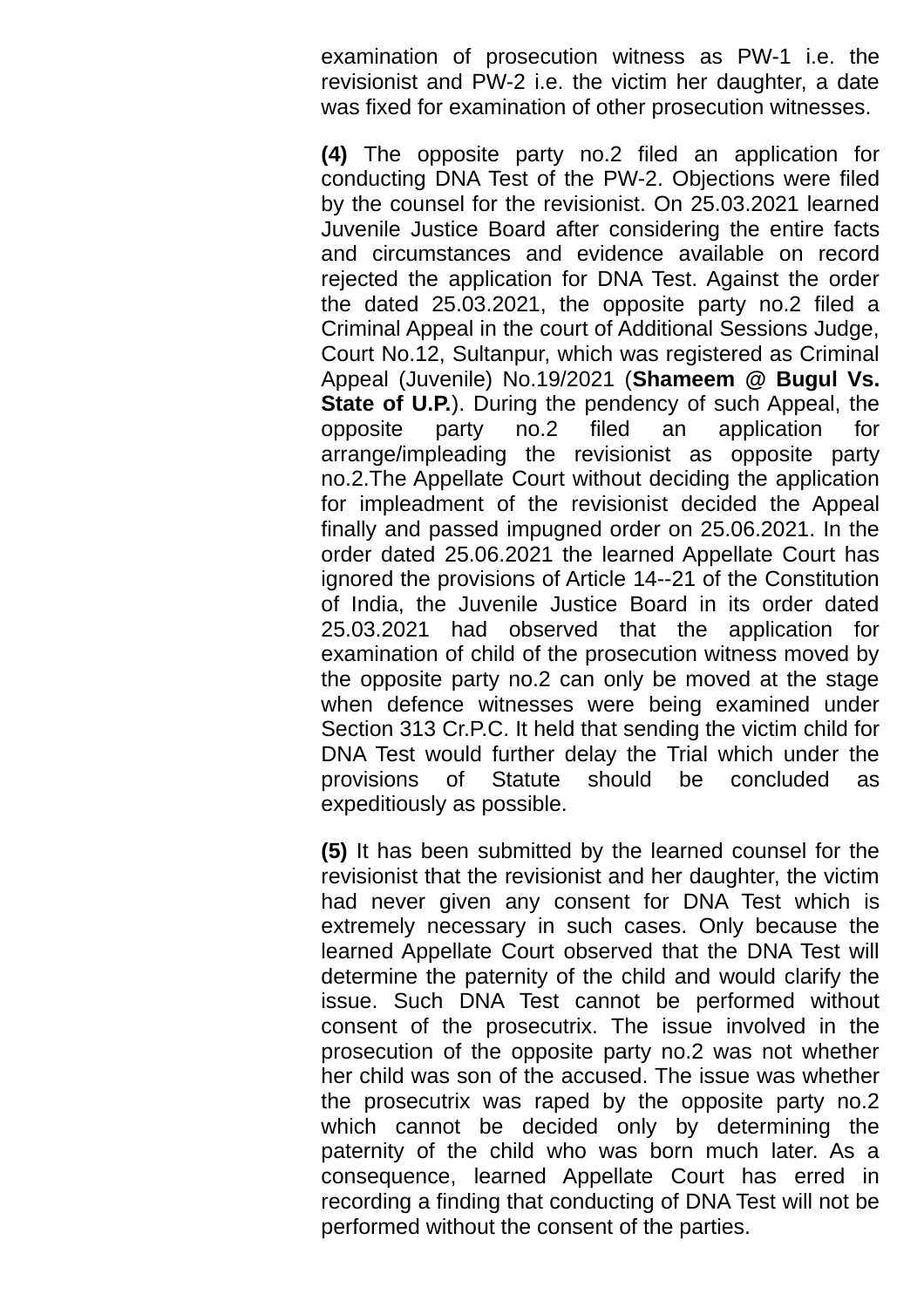**(6)** Most certainly, the commission of offence under Sections 376, 504, 506 IPC cannot be determined even if DNA Test is verified with and without consent of the prosecutrix. The Supreme Court as well as several High Courts have observed that no Court can bind the prosecutrix to get the DNA Test conducted. It is probable that an adverse inference can be drawn against the prosecutrix. On refusal of the prosecutrix to undergo for DNA Test but no DNA Test can be conducted of the prosecutrix without her consent.

**(7)** Learned counsel for the opposite party no.2 has pointed out from his counter affidavit that the revisionist herself had given a statement before the Investigating Officer that she was willing to get DNA Test conducted of the child born to the prosecutrix.

**(8)** Learned counsel appearing for the revisionist in rejoinder affidavit has submitted that only because the prosecutrix's mother had made a statement to the Investigating Officer, such statement cannot bind the prosecutix who has now become major and can decide for her child whether she wants her child to face the risk of being declared a bastard. Learned counsel for the revisionist has placed reliance upon the judgment of the Hon'ble Supreme Court in the case of **Goutam Kundu Vs. State of West Bengal & Another reported in (1993) 3 SCC 418,** where the question involved was with regard to the legitimacy of a born child during marriage of the appellant with the private respondents. The Supreme Court had observed that if the legitimacy is questioned by making out a strong case of non-access of the husband by the person questioning the legitimacy, on whom burden of rebuttal of presumption of legitimacy lies, the Court will also consider the effect of ordering the blood test on the status of the child and the character of the mother. No one can be compelled to give sample of blood for analysis.

**(9)** Learned counsel for the revisionist has relied upon Paragraph-26 of the judgment in **Goutam Kundu (Supra)** case which is being quoted hereinbelow:-

## "**26. From the above discussion it emerges :-**

*(1) that courts in India cannot order blood test as a matter of course;*

*(2) wherever applications are made for such prayers in*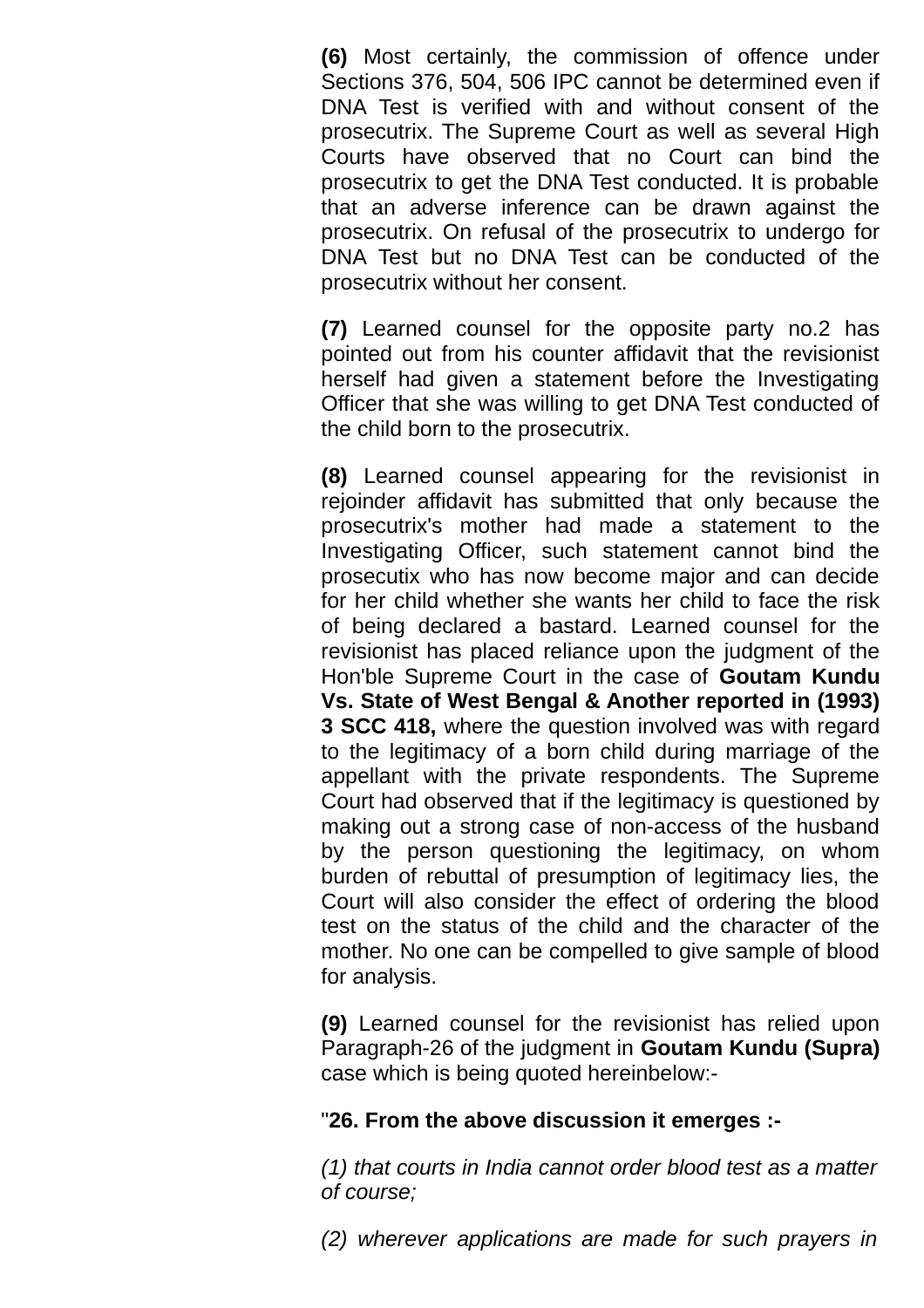*order to have roving inquiry, the prayer for blood test cannot be entertained.*

*(3) There must be a strong prima facie case in that the husband must establish non-access in order to dispel the presumption arising under Section 112 of the Evidence Act.*

*(4) The court must carefully examine as to what would be the consequence of ordering the blood test; whether it will have the effect of branding a child as a bastard and the mother as an unchaste woman.*

*(5) No one can be compelled to give sample of blood for analysis."*

**(10)** Learned counsel for the revisionist has placed reliance on another judgment of the Hon'ble Supreme Court in the case of **Ashok Kumar Vs. Raj Gupta & Others, Civil Appeal No.6153 of 2021 decided on 01.10.2021** and has referred to Paragraph-17 of the judgment which is being quoted hereinebelow:-

*"The appellant (plaintiff) as noted earlier, has brought on record the evidence in his support which in his assessment adequately establishes his case. His suit will succeed or fall with those evidence, subject of course to the evidence adduced by the other side. When the plaintiff is unwilling to subject himself to the DNA test, forcing him to undergo one would impinge on his personal liberty and his right to privacy."*

**(11)** Learned counsel for the revisionist has also placed reliance upon a judgment rendered by the **Calcutta High Court Anandmay Bag Vs. State of West Bengal and Another decided on 07.05.2007** where the Court has observed in Paragraphs- 14 & 16 thereof is as follows:-

*"14. This is a case under Section 376 of the Indian Penal Code and in a case of Section 376 of the Indian Penal Code, DNA test may be a valid test but not always relevant, more so, when during investigation or during pendency of trial there was no attempt by the prosecution to hold such test. Section 375 of the Indian Penal Code defines rape and Section 376 of the Indian Penal Code is the penal provision of rape. In several decisions the Supreme Court held that in a case of rape medical evidence is not always final but medical evidence plays the role of secondary evidence. If the Court finds that*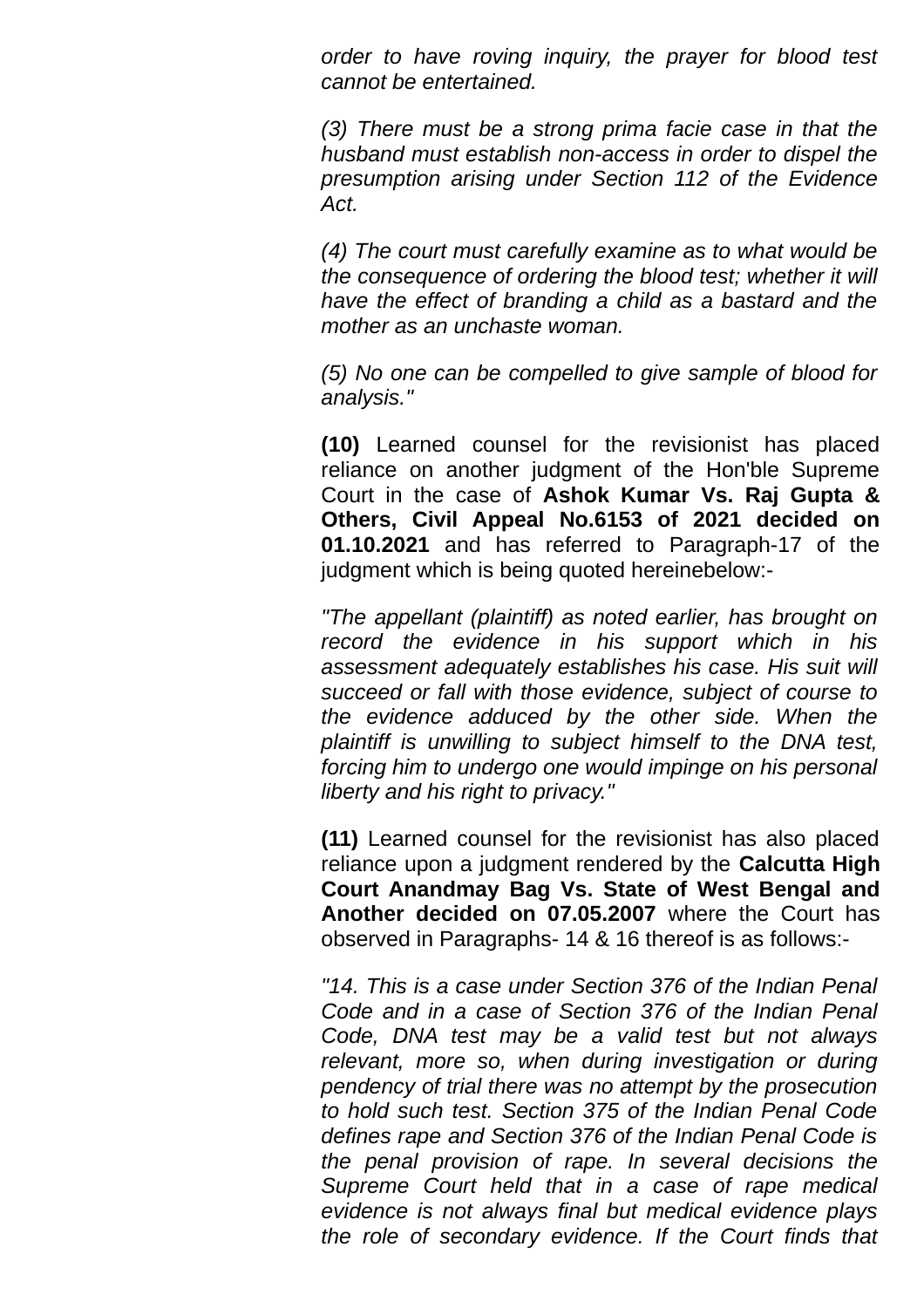*evidence of prosecutrix is sufficient to come to the conclusion that prosecution case was true then there can be conviction on the basis of sole evidence of prosecutrix. In State of Punjab v. Ramdev Singh reported in 2004 SCC (Cri) 307, the Supreme Court held that absence of injury in a case of rape is of no consequence. In State of M.P v. Dayal Sahu, it was held by the Supreme Court that non-examination of doctor in a case of rape is not always fatal to the prosecution when the testimony of the prosecutrix inspires confidence of the Court and nonproduction of doctor's report is not at all fatal. It was a case of rape on a girl of 13 years and if the learned Trial Court finds that evidence of the prosecutrix is sufficient, the DNA test is not at all necessary. The learned Judge must be aware of the age of the victim and in such a matter consent is of no consequence.*

*16. In view of the discussion made above it is clear that in this case the prosecution prayer under Section 311 of the Code of Criminal Procedure for holding DNA test cannot be allowed as during investigation or during the stage of charge or during the stage of trial there was no attempt for holding DNA test. After closer of prosecution evidence, examination of accused under Section 313 of Cr. PC and after discloser of entire defence case prosecution prayer to hold DNA test of the victim, her male child and accused cannot be allowed to establish the offence under Section 376 of IPC Whether determination of paternity of the child is relevant or not through DNA test that can be decided in a different forum and not in this case.*"

**(12)** Learned counsel for the revisionist has also placed reliance upon a decision of the the Madras High Court in the case of **G. Vasanthi Vs. M. Muneeshwaran delivered on 02.01.2019 and reported Online on** Website of the said High Court. A reference has been made to Paragraph-19 of the said judgment where it has been observed that the learned Trial Court would be justified in drawing an adverse inference against the litigant on refusal to undergo DNA Test. While character of the mother may be exposed the status of the child shall remain in law even if the result of the DNA test does not establish the paternity of the child. Just as identity of the rape victim and that of juvenile in conflict of the law is concealed. Similar protective measures shall be taken in such cases.

**(13)** It was a case where **G. Vsanthi (Supra)** the parties were fighting an application for dissolution of marriage.